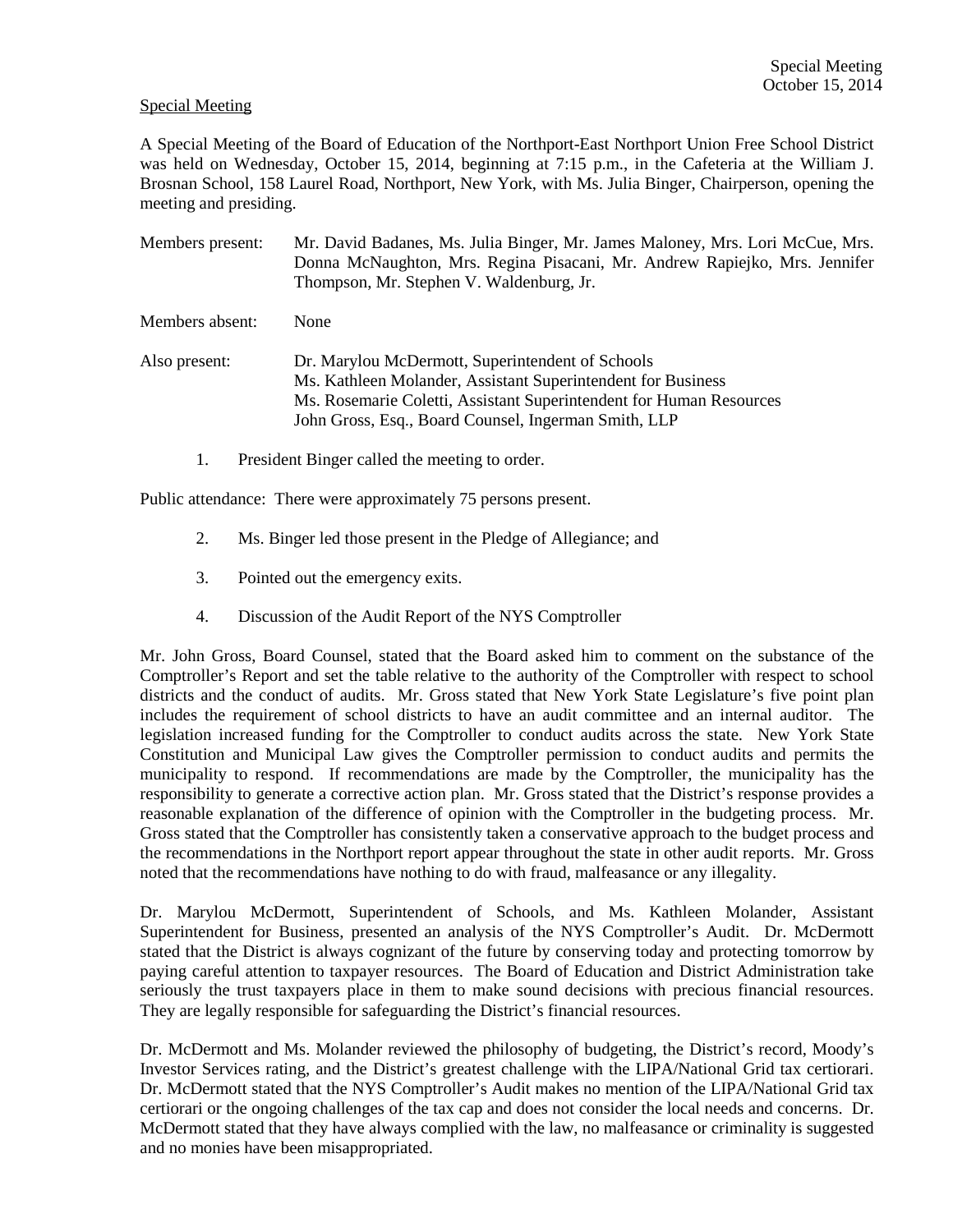The NYS Audit concerns included the overestimation of expenditures from 2008-2013, that the District has an "assigned fund balance" while operating in a surplus, and that the balance in the Retirement Contribution Reserve is too high. Dr. McDermott and Ms. Molander reviewed the reasons for overestimated expenditures in Special Education, Benefits and Debt Service. In Special Education, significant cost fluctuation can occur after budget adoption, additional students enrolled in 2013-2014 after the budget was adopted with \$700,000 in unanticipated expense, and the infusion of one-time Federal grant money in 2009-2010 was used to pay special education staff which generated a surplus in the general fund. In Benefits, the health benefit increases are not announced until January of the following year, six months into the fiscal year, and estimates are highly conservative and will often result in overestimation of actual expenditures. In Debt Service, negotiations spanned multiple fiscal years and budget cycles, anticipated settlement monies were budgeted in benefit and debt service codes which preserves the integrity of negotiations.

The Assigned Fund Balance is monies generated in the current budget to apply to the follow year's budget to lower the tax levy. The District has had an assigned fund balance for more than 30 years. Only a handful of the 126 district on Long Island do not have an assigned fund balance. The District has reduced its assigned fund balance by \$950,000 over the last two years. The administration will continue to recommend to the Board that the assigned fund balance be further reduced.

The audit report states that \$21 million was "unnecessarily" taxed to residents by the District since 2008- 2009. The District believes that this is a mischaracterization, since most of this money is from the assigned fund balance which cannot be accumulated. Dr. McDermott stated that the District did not accumulate, nor does it currently holed, \$21 million of taxpayer money as the report implies.

Dr. McDermott and Ms. Molander reviewed the history of the District's under-spending that was used to lower the tax levy the following year, the calculation of Tax Levy and the Town of Huntington's Total Tax Levy Percentage Increases, the Audit Recommendations and the District's Response, the funding/use of the Retirement Contribution Reserve, and the average Restricted Reserves as a percentage of the 2014- 2015 budget.

The Board discussed the budgeting process, appropriation of reserves, and the assigned fund balance. Trustee Badanes stated that the administration has done things right and personally believes the Comptroller is completely wrong. Trustee Rapiejko stated that the budgeting process is very complicated. He attended the exit interview with the Comptroller's auditors and the major issue was the assigned fund balance. Trustee McNaughton stated that the appropriations of reserves has been unanimous every year. Trustee McCue stated that the Board has supported the administration's budget philosophy. Trustee Thompson asked if there's a way to bridge the gap in finding some way to manage the budget that reflects what the District wants to do for the community and the issued raised.

## PUBLIC PARTICIPATION

| Name                                             | Comment                                                                                                                                                                                                                                                       |
|--------------------------------------------------|---------------------------------------------------------------------------------------------------------------------------------------------------------------------------------------------------------------------------------------------------------------|
| Joseph Sabia<br>Resident                         | Stated that the preliminary audit report was out three months ago and that the<br>District is not using sound budget practices as stated in the report in Note 11 with<br>the overestimation of debt service needs.                                           |
| Frank Cavagnaro<br>Resident                      | Stated that the District has over taxed for three years causing the people to lose<br>homes. Mr. Cavagnaro asked how many people were hurt by overcharging.                                                                                                   |
| <b>Antoinette Blanck</b><br><b>UTN</b> President | Stated that the United Teachers of Northport are present at the meeting as a show of<br>unity, not only within the association but also with the community. Ms. Blanck<br>stated that the consistent over-budgeting and underspending is very disturbing. Ms. |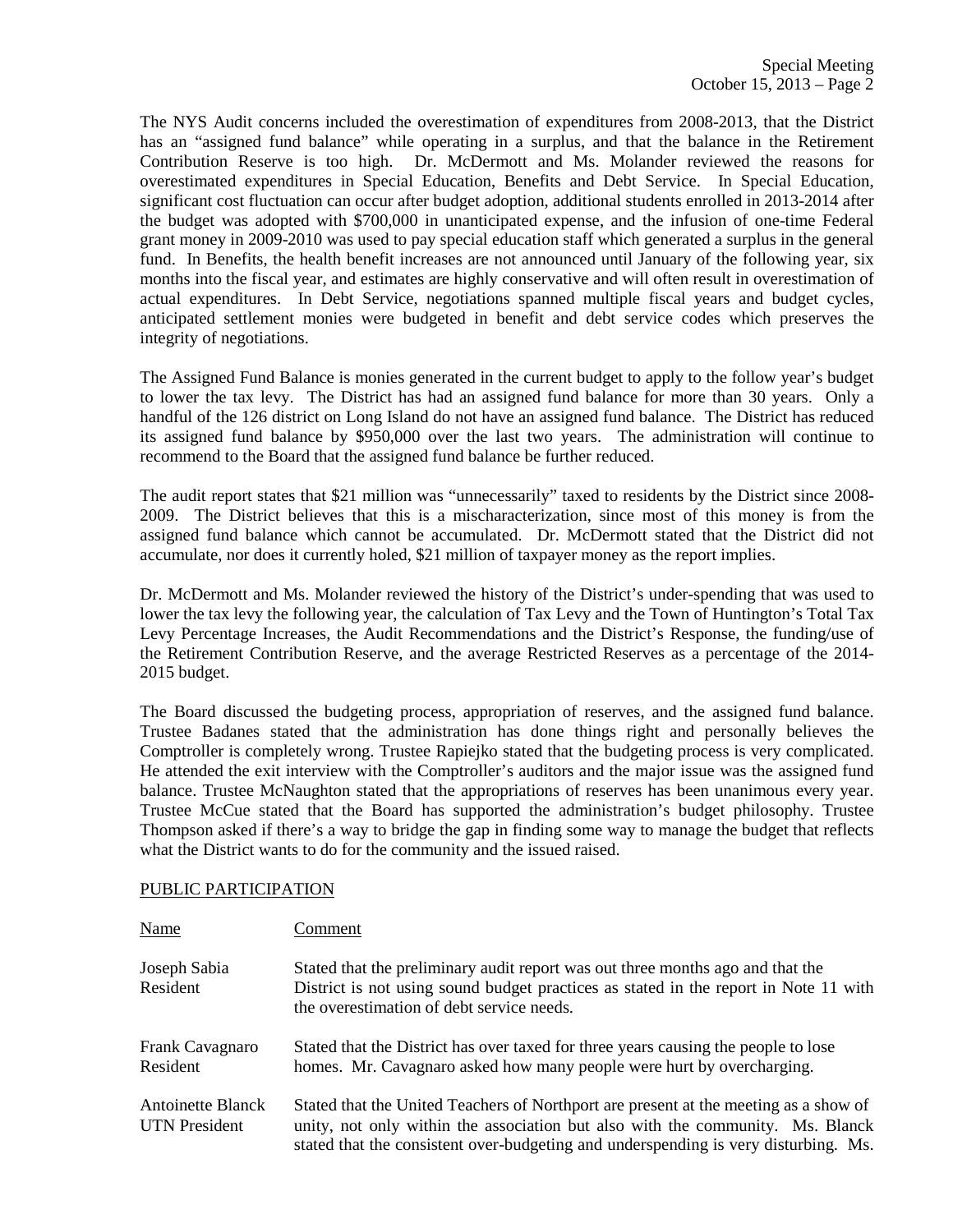Blanck asked the Board and administration to respect the community, taxpayers, families and employees.

- Armand D'Accordo Stated that he had written several letters to the Board back in 2011 which addressed Resident the concerns that were stated in the audit report. Mr. D'Accordo stated that what is being done is wrong and that the community is being overtaxed. Mr. D'Accordo stated that the Board has a fiduciary responsibility to present a budget that is a fair estimate of actual expenditures.
- Fred Trudwig, Jr. Stated that he asked the Board a few years ago regarding guidance on how to put Resident appropriated reserves in the budget. Mr. Trudwig asked how no one knows that answer to this after all the years the community has been asking these questions.
- Michael C. Sordi Asked if the administration followed up with the Comptroller's office regarding the Resident questions raised in the exit interview. Mr. Sordi asked why the report was scheduled for the regular meeting on Monday night and why the districtwide email system or phone system was not used to notify the community of the meeting.
- Tammie Topel Stated that Special Education was mentioned on several occasions and asked the Resident administration to cite specific examples of special education situations and the costs that required the use of the reserves.

Dr. McDermott stated that the District did not use reserves for special education.

- Corene Lacina Stated that the District continues to underfund the music program. The marching Parent band is wearing old, torn uniforms that are over ten plus years old and the high school orchestra instruments need repairs. Ms. Lacina asked why the District can't use some of the surplus to get new uniforms.
- Lawrence Beck Stated that he echoes some of the remarks the Mr. D'Accordo and Mr. Sabia Resident expressed. Mr. Beck addressed Trustee Rapiejko asking why the requests from former audit committee members regarding reserves were not addressed. Mr. Beck stated these issues were brought up numerous times, specifically the TAN interest which was over budget by  $1,000+$  percent.
- Nina Dorata Stated that she has reviewed numerous financial and audit reports and that she is Reisdent appalled by the District's response to the state auditors. Dr. Dorata stated that the state represents regulators who are experts in what they do. The use of the unassigned fund balance while expecting a deficit created the appearance of a low tax increase. Dr. Dorata stated that the over budgeting increases the tax rate unnecessarily which impacts property values.
- Denise Filaski Stated that she was retaliated against by the school district, asked where the attorney Resident fees for Ingerman Smith are coming from, why her FOILs for that money were never answered. Ms. Filaski asked if an external auditor was going to be appointed to investigate this matter and if there will be independent counsel appointed.
- Joseph Stewart Stated that at the end of the day Northport is a good school district. Mr. Stewart Resident stated that he has seen a lot of towns dissolving and that this District is very close to those numbers now. Mr. Stewart stated that the Board and administration must figure out a way not to increase taxes.